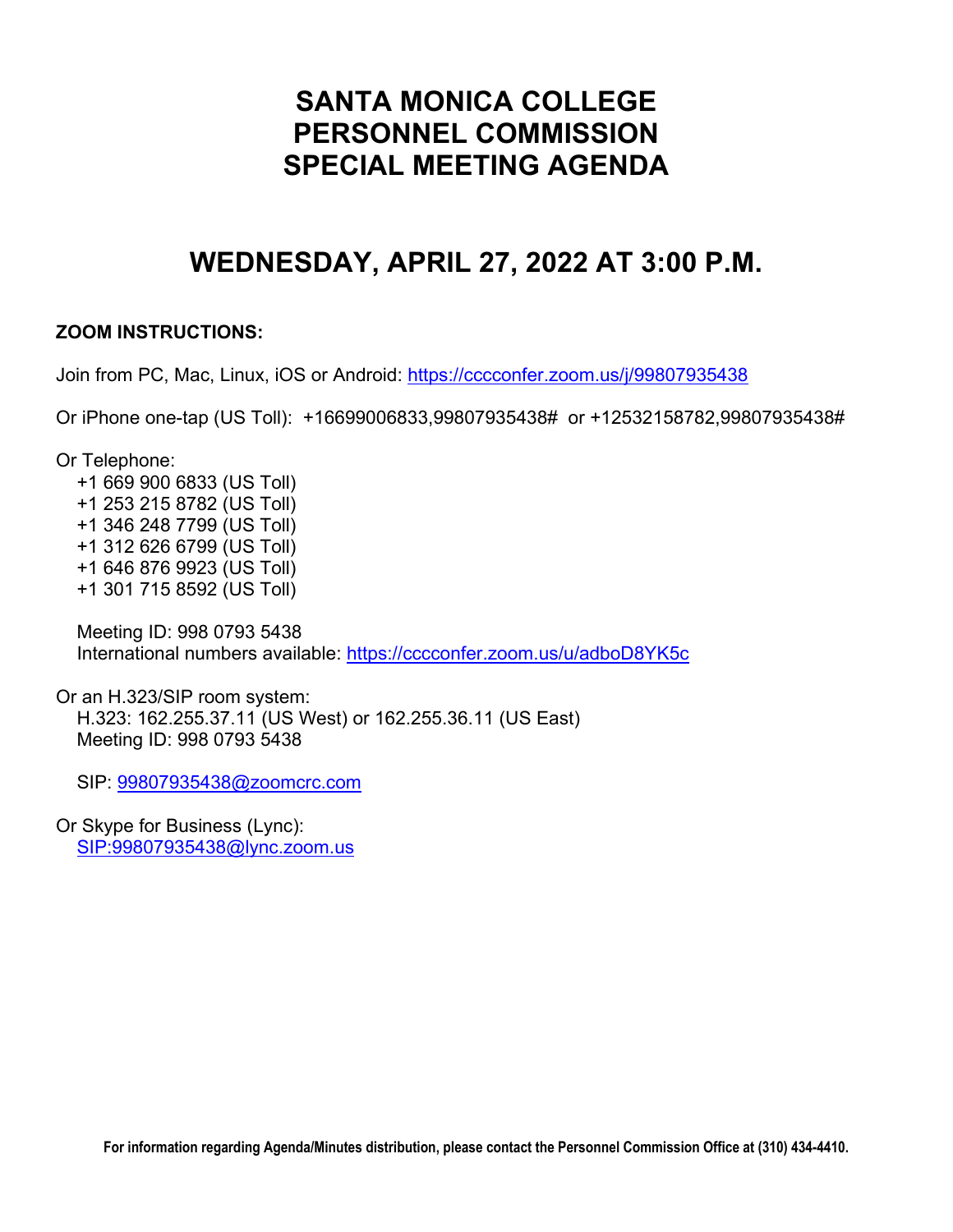

# **PERSONNEL COMMISSION SPECIAL MEETING AGENDA Wednesday, April 27, 2022 at 3:00 p.m.**

| DEPARTMENTS: PLEASE POST                    | ADMINISTRATORS and               | PRESIDENT/SUPERINTENDENT and                 |
|---------------------------------------------|----------------------------------|----------------------------------------------|
| 3400 Airport/SBDC: Sasha King               | <b>MANAGERS</b>                  | <b>SENIOR STAFF</b>                          |
| Academic Affairs: Sharon Thomas             |                                  |                                              |
| Accounts Payable: Cherry Aquino             | Emeritus: Scott Silverman        | Superintendent/President: Kathryn Jeffery    |
| Admissions & Records: Esau Tovar            | <b>Facilities: Dennis Biddle</b> | Executive VP:                                |
| African American Center: Sherri Bradford    | HR: Tre'Shawn Hall-Baker         | VP Academic Affairs: Bradley Lane            |
| <b>Athletics: Nichelle Monroe</b>           | Info Tech: Marc Drescher         | VP Business/Admin: Chris Bonvenuto           |
| Auxiliary Services: Ofelia Meza             | IEC: N. Pressian                 | VP Enroll. Services: T. Rodriguez            |
| Bundy: Beverly Redd-Walker                  | Instructional Technology:        | VP Human Resources: Sherri Lee-Lewis         |
| <b>Business Department: Peter Murray</b>    | Maintenance:                     | VP Student Affairs: M. Tuitasi               |
| Campus Police Office: Jennifer Jones        | <b>Devin Starnes</b>             | Senior Director Government Relations &       |
| Campus Store: Elease Juarez                 | Terry Kamibayashi                | Institutional Communications: Don Girard     |
| Career Services: Vicky Rothman              | Operations:                      | <b>Community Relations: Kiersten Elliott</b> |
| Cashier's Office: Veronica Romo             | <b>Anthony Barlow</b>            | Public Information: Grace Smith              |
| Center for Media & Design: M. Calvento      | <b>Justin Carter</b>             |                                              |
| <b>Community Education: Alice Meyering</b>  | Felicia Hudson                   | <b>PUBLIC POSTING LOCATIONS</b>              |
| Counseling Office: Angela Valentine         | Robert Villanueva                |                                              |
| Custodian Time Clock: Anthony Williams      | Receiving: Lisa Davis            | 2714 Pico: exterior display box              |
| Disabled Students Center: Nathalie Laille   | Supplemental Instruction:        | Online: www.smc.edu                          |
| Early Childhood Ed.: L. Manson              | <b>Wendi DeMorst</b>             |                                              |
| Emeritus College: V. Rankin-Scales          |                                  | <b>EMPLOYEE ORGANIZATIONS</b>                |
| English Dept.: Martha Hall                  |                                  |                                              |
| EOP&S: Nick Mata                            |                                  | CSEA Labor Rep.: Jessica Gonzalez            |
| <b>ESL Office: Jocelyn Alex</b>             |                                  | <b>CSEA Chapter Pres.:</b>                   |
| Events Office: Yesenia Penate               |                                  | CSEA Chapter 1st V.P.: Cindy Ordaz           |
| <b>Faculty Association: Peter Morse</b>     |                                  | CSEA Chapter 2nd V.P.: Kennisha Green        |
| Financial Aid Office: Sandra Hernandez      |                                  | <b>CSEA Chief Job Steward: Lee Peterson</b>  |
| Health Sciences: Clarenda Stephens          |                                  | <b>CSEA Treasurer: Dagmar Gorman</b>         |
| Health Office: Nancy Alfaro                 |                                  | <b>CSEA Secretary: Judith Mosher</b>         |
| HSS: Carolyn Baugh                          |                                  | <b>CSEA Chief Development Officer:</b>       |
| Institutional Research:                     |                                  | Luis Martin                                  |
| International Education Center: Ana Jara    |                                  | <b>CSEA Communications Officer:</b>          |
| KCRW:                                       |                                  | James Stevenson                              |
| Latino Center: Maria Martinez               |                                  | <b>SMC POA President: Officer Cadena</b>     |
| Madison: Gail Johnson                       |                                  | Management Association: Susan Fila           |
| Maintenance/Operations: K. Garland          |                                  |                                              |
| Math Village: Kristina Fukuda               |                                  | Revised 4-14-2022                            |
| Media Center: L. Nakamura                   |                                  |                                              |
| Modern Language: Travis Grant               |                                  | IF YOU NEED AN ACCOMMODATION                 |
| Music: Lori Geller                          |                                  | Written requests for disability-related      |
| Outreach & Recruitment: Will Taylor         |                                  | modifications or accommodations that are     |
| Payroll: Ian Fraser                         |                                  | needed in order to participate in the        |
| Science: Ingrid Cardwell                    |                                  | Commission meeting are to be directed to     |
| Student Life: Amelia Trejo                  |                                  | the Personnel Commission Office as soon      |
| Superintendent/Presidents Office: L. Kilian |                                  | in advance of the meeting as possible.       |
| <b>STEM: Vanan Yahnian</b>                  |                                  |                                              |
| Theater Arts: Judy Louff                    |                                  |                                              |
| W& ED/Bundy: Tricia Ramos                   |                                  |                                              |
|                                             |                                  |                                              |

# **\*\*VIRTUAL MEETING\*\***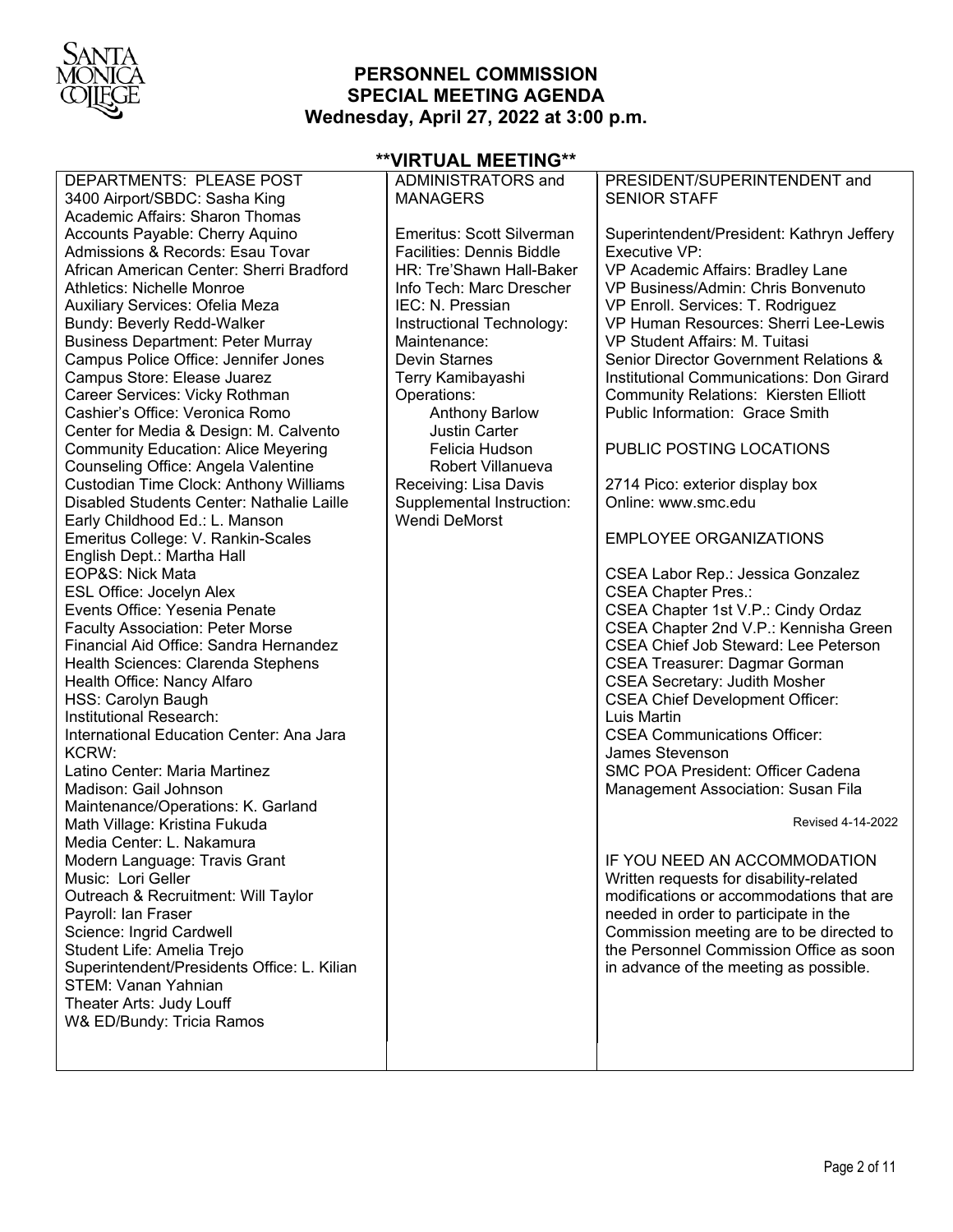### PUBLIC PARTICIPATION FOR VIRTUAL MEETINGS

During the COVID-19 (Coronavirus) Global Pandemic, the Board of Trustees has determined in accordance with Government Code Section 54953 that as a result of the ongoing emergency that meeting in person would present imminent risks to the health and safety of the attendees at public meetings. The Zoom format used for College public meetings ensures public participation and provides an opportunity for the public to directly address the body. Members of the public have the right to request to make public comments until such time as the public comment period is over. Members of the public may address the Committee and public participation can occur in one of two ways. Members of the public can submit written comments to be read during the public meeting or they may speak during the Zoom meeting.

Individuals wishing to speak or submit written comments to be read at the meeting are requested to send an email to personnel commission@smc.edu, by no later than 2:30 p.m. on Wednesday, April 27, 2022. The email should include the following information:

### **Name Department (optional) Topic or Agenda Item # to be addressed Comments to be read (if submitting written comments)**

Instructions for Speaking to the Commission through Zoom

Speakers may address any specific agenda item, or may provide general comments during the "Public Comments" period. When it is time for the speakers to address the Commission, their name will be called and the microphone on their Zoom account will be activated. A speaker's Zoom Profile should match their real name to expedite this process. After the comment has been given, the microphone for the speaker's Zoom profile will be muted.

All public comments will be subject to the general rules set forth below.

- Five minutes is allotted to each speaker per topic. If there are more than four speakers on any topic or item, the Commission reserves the option of limiting the time for each speaker. A speaker's time may not be transferred to another speaker.
- Each speaker is limited to one presentation per specific agenda item before the Commission, and to one presentation per Commission meeting on non-agenda items.
- Five minutes is allotted to each speaker per topic for general public comments. The speaker must adhere to the topic. Individuals wishing to speak during the Public Comments will be called upon during Public Comments.

Any person who disrupts, disturbs, or otherwise impedes the orderly conduct of any meeting by uttering loud, threatening, or abusive language or engaging in disorderly conduct, shall, at the discretion of the presiding officer or majority of the Committee, be requested to be orderly and silent and/or removed from the meeting.

No action may be taken on items of business not appearing on the agenda.

Reference: Merit Rule 2.2.8 Government Code sections 54954.2, 54954.3, 54957.9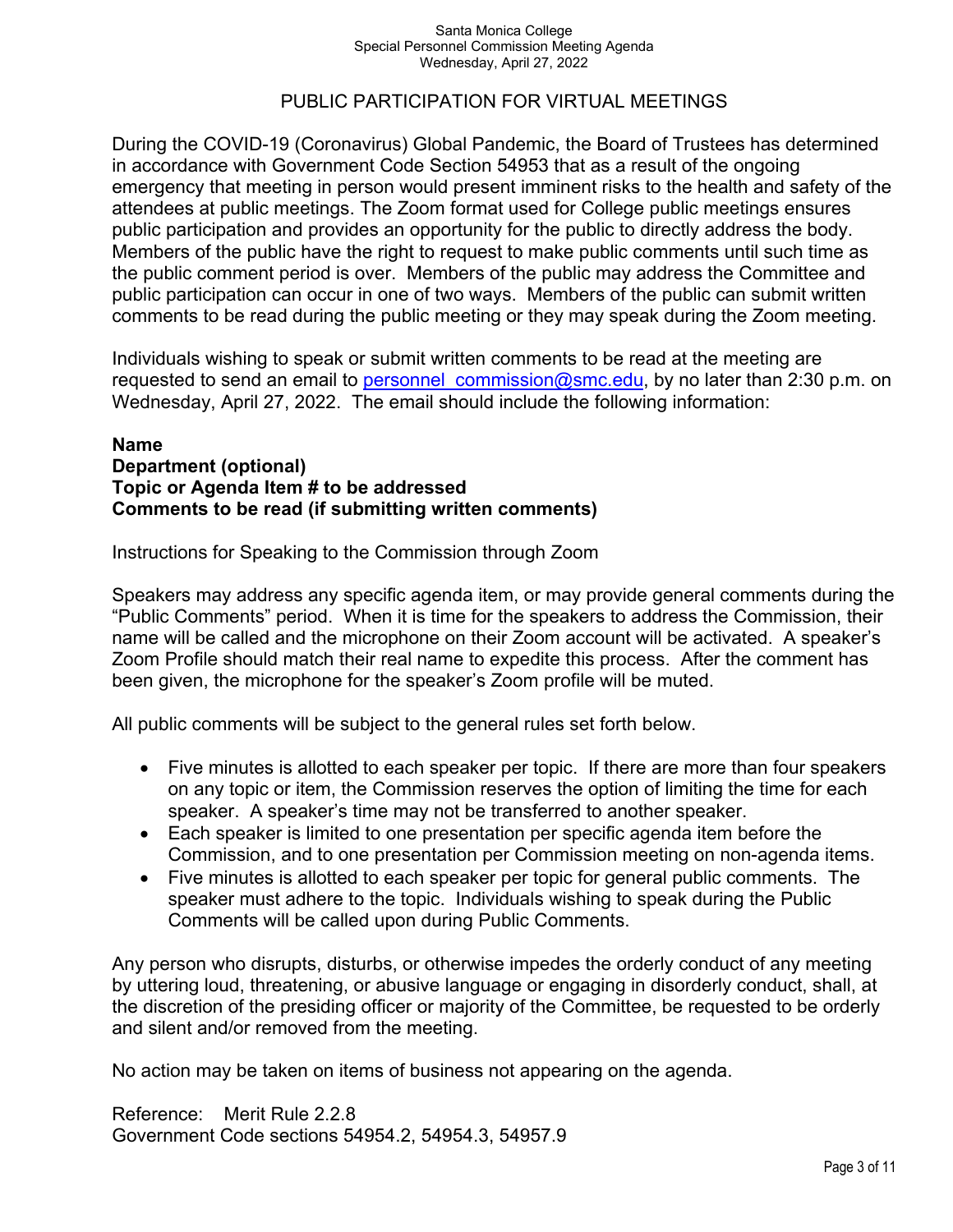# **PUBLIC SESSION: 3:00 p.m.**

# **I. ORGANIZATIONAL FUNCTIONS**

- A. Call to Order
- B. Roll Call

| <b>Commissioner</b>            | <b>Present</b> | <b>Absent</b> |
|--------------------------------|----------------|---------------|
| Dr. Joseph Metoyer, Jr., Chair |                |               |
| Joy Abbott, Vice Chair         |                |               |
| Deborah Jansen                 |                |               |
| Lawrence Leone                 |                |               |
| <b>Barbara Greenstein</b>      |                |               |

D. Public Comments (Non Actionable Comments from those in attendance)

# **II. AGENDA REPORTS – MAJOR ITEMS OF BUSINESS**

| #            | <b>Item</b>                                           | Page |
|--------------|-------------------------------------------------------|------|
|              | <b>EXAMINATION SCHEDULE:</b>                          |      |
|              | <b>ACOUNTING MANAGER</b>                              |      |
|              | COMMUNITY COLLEGE POLICE SERGEANT                     | 5    |
|              | ENTERPRISE BUSINESS SERVICES SPECIALIST               |      |
|              | <b>MEDIA RESOURCES ASSISTANT</b>                      |      |
| $\mathbf{2}$ | ADVISORY ITEM: REINSTATEMENT LIST: AGUSTIN LIMON, Jr. | 6    |
|              | REQUEST TO CERTIFY FROM ALTERNATE ELIGIBILITY LIST:   |      |
|              | SKILLED MAINTENANCE WORKER II                         |      |
|              | RATIFICATION OF WORKING OUT OF CLASS AND              |      |
|              | <b>INTERNAL LIMITED TERM ASSIGNMENTS</b>              |      |

### **IV. ADJOURNMENT**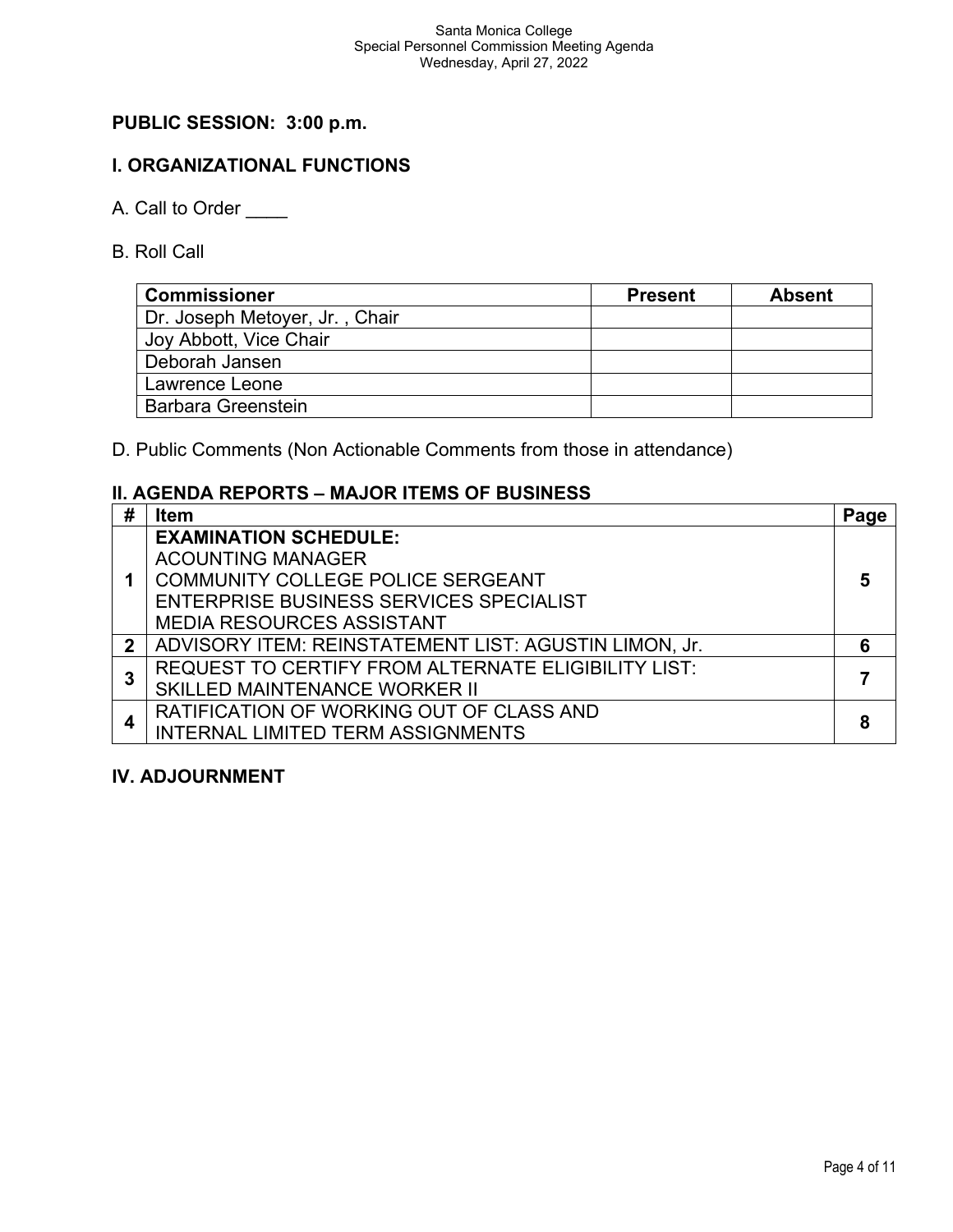| Agenda Report No. |                                                         |  |
|-------------------|---------------------------------------------------------|--|
| <b>Subject</b>    | <b>EXAM SCHEDULE:</b>                                   |  |
|                   | <b>ACOUNTING MANAGER</b>                                |  |
|                   | COMMUNITY COLLEGE POLICE SERGEANT                       |  |
|                   | ENTERPRISE BUSINESS SERVICES SPECIALIST                 |  |
|                   | <b>MEDIA RESOURCES ASSISTANT</b>                        |  |
| <b>Date</b>       | <b>April 27, 2022</b>                                   |  |
| To                | <b>Members of the Personnel Commission</b>              |  |
| From              | <b>Carol Long, Director of the Personnel Commission</b> |  |
| By                | Jose Guzman, Personnel Analyst                          |  |

It is recommended that the Personnel Commission approve the following Examination Schedule:

| <b>Class Title</b>                             | <b>Field of Competition</b>           | <b>Time</b> |
|------------------------------------------------|---------------------------------------|-------------|
| <b>Accounting Manager</b>                      | Merged Promotional & Open Competitive | 3 weeks     |
| <b>Community College Police Sergeant</b>       | Merged Promotional & Open Competitive | 3 weeks     |
| <b>Enterprise Business Services Specialist</b> | <b>Promotional Only</b>               | 3 weeks     |
| Media Resources Assistant                      | Merged Promotional & Open Competitive | 3 weeks     |

| <b>Disposition by the Commission</b> |  |
|--------------------------------------|--|
| <b>Motion made by:</b>               |  |
| Seconded by:                         |  |
| Ayes:                                |  |
| Nays:                                |  |
| <b>Abstentions:</b>                  |  |
| <b>Amendments/Comments</b>           |  |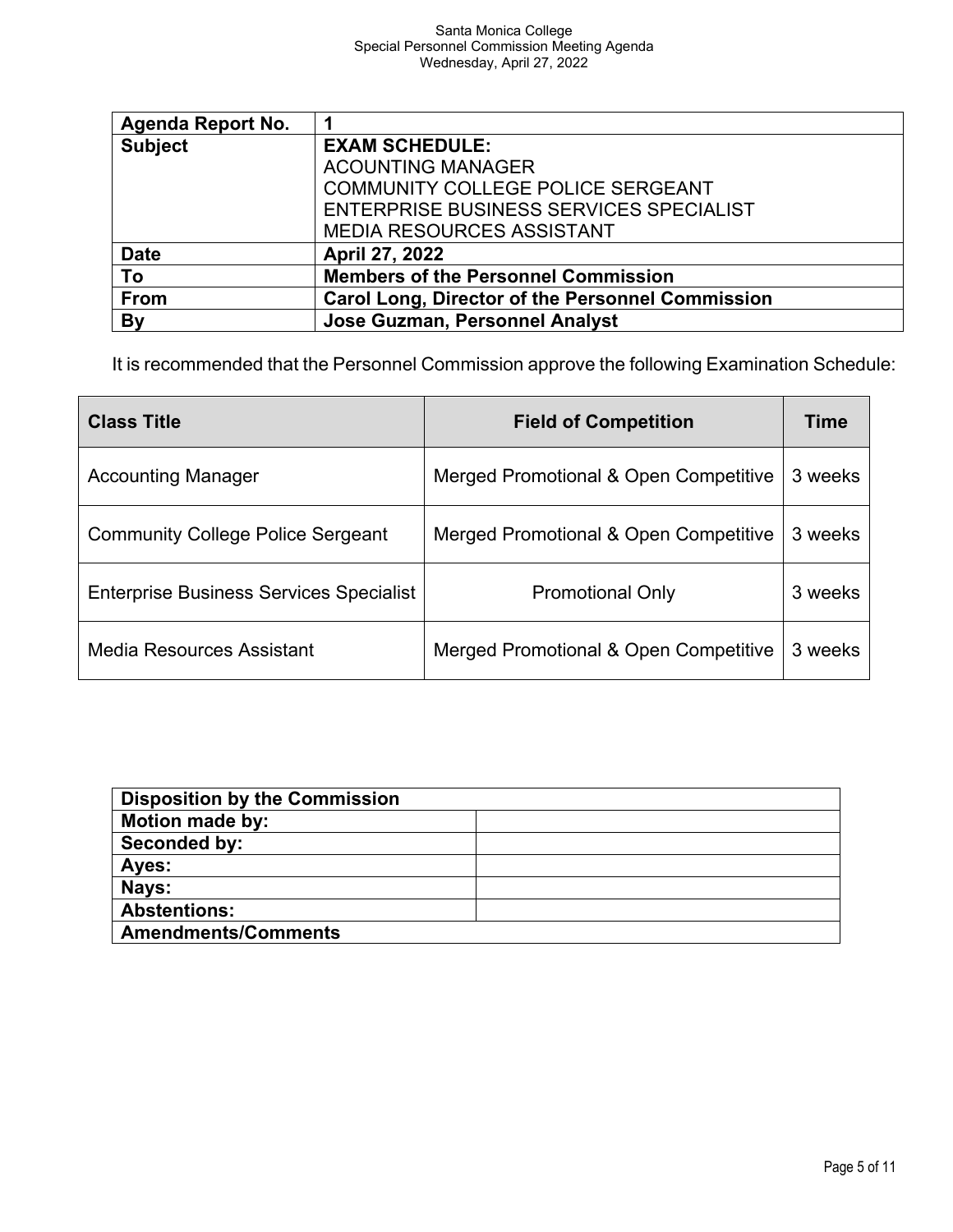| <b>Agenda Report No.</b> | 2                                                       |
|--------------------------|---------------------------------------------------------|
| <b>Subject</b>           | ADVISORY ITEM: REINSTATEMENT LIST: AGUSTIN LIMON, Jr.   |
| <b>Date</b>              | <b>April 27, 2022</b>                                   |
| To                       | <b>Members of the Personnel Commission</b>              |
| <b>From</b>              | <b>Carol Long, Director of the Personnel Commission</b> |

It is recommended that the Personnel Commission approve the following Reinstatement(s) as specified below.

| <b>Name</b>        | <b>Classification</b>           | <b>Resignation Date</b> | <b>Reinstatement</b><br><b>Effective Dates</b> |
|--------------------|---------------------------------|-------------------------|------------------------------------------------|
| Agustin Limon, Jr. | <b>Campus Safety</b><br>Officer | January 6, 2022         | January 7, 2022 to April 6, 2025               |

### Rule 15.2 REINSTATEMENT (EDUCATION CODE SECTION 88128) 15.2.1 GENERAL PROCEDURES

- A. A permanent employee who resigned in good standing may be reinstated in a vacant position in his/her former class and status within 39 months of the last date of paid service. He/she may also be reinstated in a vacant position in a lower related class, if qualified, or in limited-term status in the same or lower class. Such reinstatement is discretionary with the appointing authority.
- B. Reinstatement of a former employee shall have the following effects:
	- 1. If the employee is reinstated to a permanent position in his/her former class or a lower related class, he/she shall be restored all the rights, benefits, and burdens of a classified employee.
	- 2. Restoration of salary in accordance with Section 13 of Rule 12.2.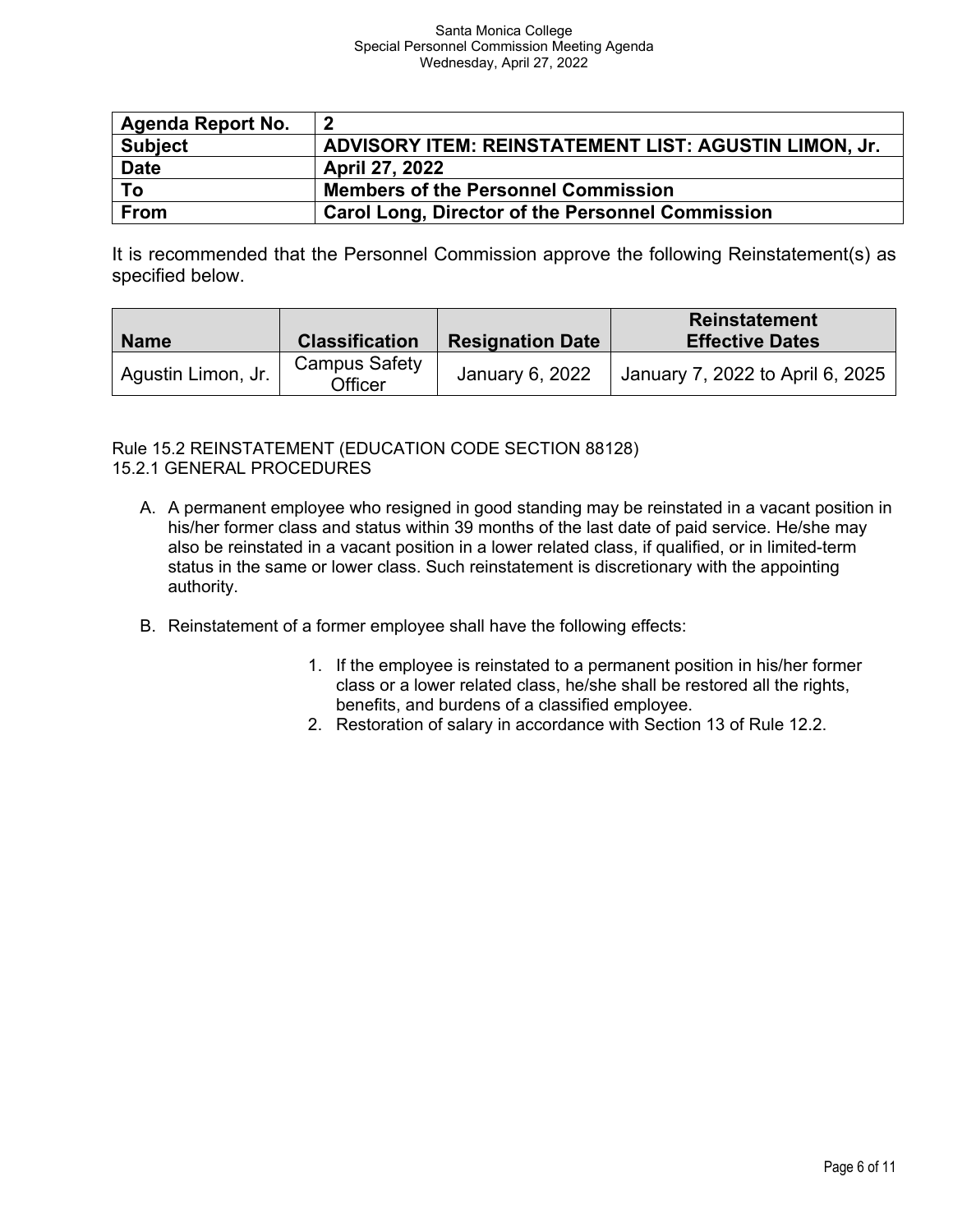| <b>Agenda Report No.</b> | -3                                                      |
|--------------------------|---------------------------------------------------------|
| <b>Subject</b>           | REQUEST TO CERTIFY FROM ALTERNATE ELIGIBILITY LIST:     |
|                          | <b>SKILLED MAINTENANCE WORKER II</b>                    |
| <b>Date</b>              | April 27, 2022                                          |
| To                       | <b>Members of the Personnel Commission</b>              |
| <b>From</b>              | <b>Carol Long, Director of the Personnel Commission</b> |

### **BACKGROUND**

There is currently no active eligibility list for Skilled Maintenance Worker II.

There are currently two active eligibility lists for Carpenter. One list is for promotional candidates; the second list is for candidates who are not currently permanent employees with Santa Monica College. Both lists expire on April 12, 2023

The duties of the Skilled Maintenance Worker II include a significant portion of the duties included in the Carpenter classification, defined at a more basic level, and the necessary skills and knowledge for Skilled Maintenance Worker II were adequately tested in the examination for Carpenter.

Merit Rule 6.3.13 states the following:

- A. If there is no eligibility list for the class in which a vacancy occurs, certification may be made from a list for another class at the same or a higher salary level provided:
	- 1. The duties and qualifications of the class for which the examination was given include substantially all of the duties of the position to be filled.
	- 2. The Personnel Commission finds that the use of the list is in the best interest of the District and that the necessary skills and knowledge were adequately tested in the examination.

### **RECOMMENDATION**

It is recommended that the Commission approve the use of the Carpenter eligibility lists to certify eligible(s) to any current and upcoming vacancies for Skilled Maintenance Worker II.

| <b>Disposition by the Commission</b> |  |  |
|--------------------------------------|--|--|
| <b>Motion made by:</b>               |  |  |
| Seconded by:                         |  |  |
| Ayes:                                |  |  |
| Nays:                                |  |  |
| <b>Abstentions:</b>                  |  |  |
| <b>Amendments/Comments</b>           |  |  |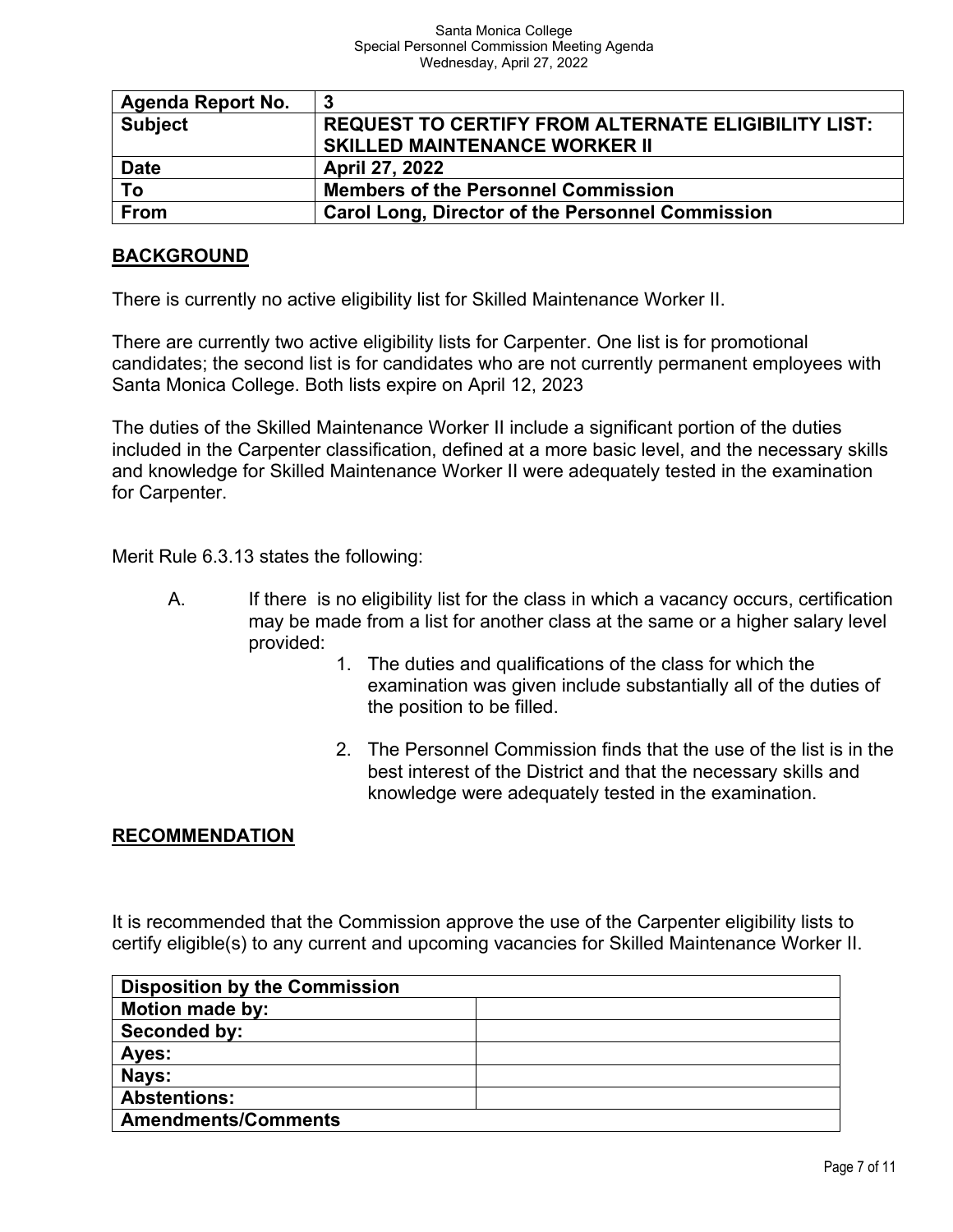| Agenda Report No. | 4                                                       |
|-------------------|---------------------------------------------------------|
| <b>Subject</b>    | <b>RATIFICATION OF WORKING OUT OF CLASS AND</b>         |
|                   | <b>INTERNAL LIMITED TERM ASSIGNMENTS</b>                |
| <b>Date</b>       | April 27, 2022                                          |
| To                | <b>Members of the Personnel Commission</b>              |
| From              | <b>Carol Long, Director of the Personnel Commission</b> |

It is recommended that the Personnel Commission approve the following working out of class and internal limited term assignment(s).

### **I. Working Out of Class Assignment (Provisional)**

| <b>Name/Permanent Class</b>                               | <b>Provisional WOC</b><br>Assignment* | <b>Dates of Current</b><br><b>Assignment</b> |
|-----------------------------------------------------------|---------------------------------------|----------------------------------------------|
| Kathleen Colimitras,<br><b>Human Resources Specialist</b> | <b>Human Resources</b><br>Technician  | 4/1/2022 to 6/30/2022                        |
| Allyn Hawes,<br><b>Skilled Maintenance Worker II</b>      | Plumber                               | 5/2/2022 to 9/2/2022                         |

*\*Unless otherwise noted, WOC assignments are paid at 100%.*

### **II. Limited Term Assignment**

| <b>Name/Permanent Class</b>                                                      | <b>Limited Term Assignment*</b> | <b>Dates of Current</b><br><b>Assignment</b> |  |  |
|----------------------------------------------------------------------------------|---------------------------------|----------------------------------------------|--|--|
| Roger Acevedo,<br><b>Grounds Worker</b>                                          | <b>Grounds Supervisor</b>       | 4/25/2022 to 6/24/2022                       |  |  |
| $H L L L = 1.4L$ and $L = 0.4L$ and $H R R$ are determined and $L L L L L R R R$ |                                 |                                              |  |  |

*\*Unless otherwise noted, WOC assignments are paid at 100%.*

# **III. Correction to Limited Term Assignment**

| <b>Name/Permanent Class</b>         | <b>Limited Term</b>       | <b>Initial Dates of</b> | <b>Corrected Dates of</b> |
|-------------------------------------|---------------------------|-------------------------|---------------------------|
|                                     | Assignment*               | <b>Assignment</b>       | <b>Assignment</b>         |
| Anthony Williams,<br>Lead Custodian | <b>Grounds Supervisor</b> | 2/1/2022 to 5/1/2022    | 2/22/2022 to 4/22/2022    |

*\*Unless otherwise noted, WOC assignments are paid at 100%.*

### **Merit Rule 3.2.10 Working Out of Class (Education Code Section 88010, 88087, 88106 - 88108)**

3.2.10

# A. CONCEPT OF WORKING OUT OF CLASSIFICATION

1. Each classified employee shall be required to perform the duties of the position approved by the Board and classified by the Personnel Commission for the class to which he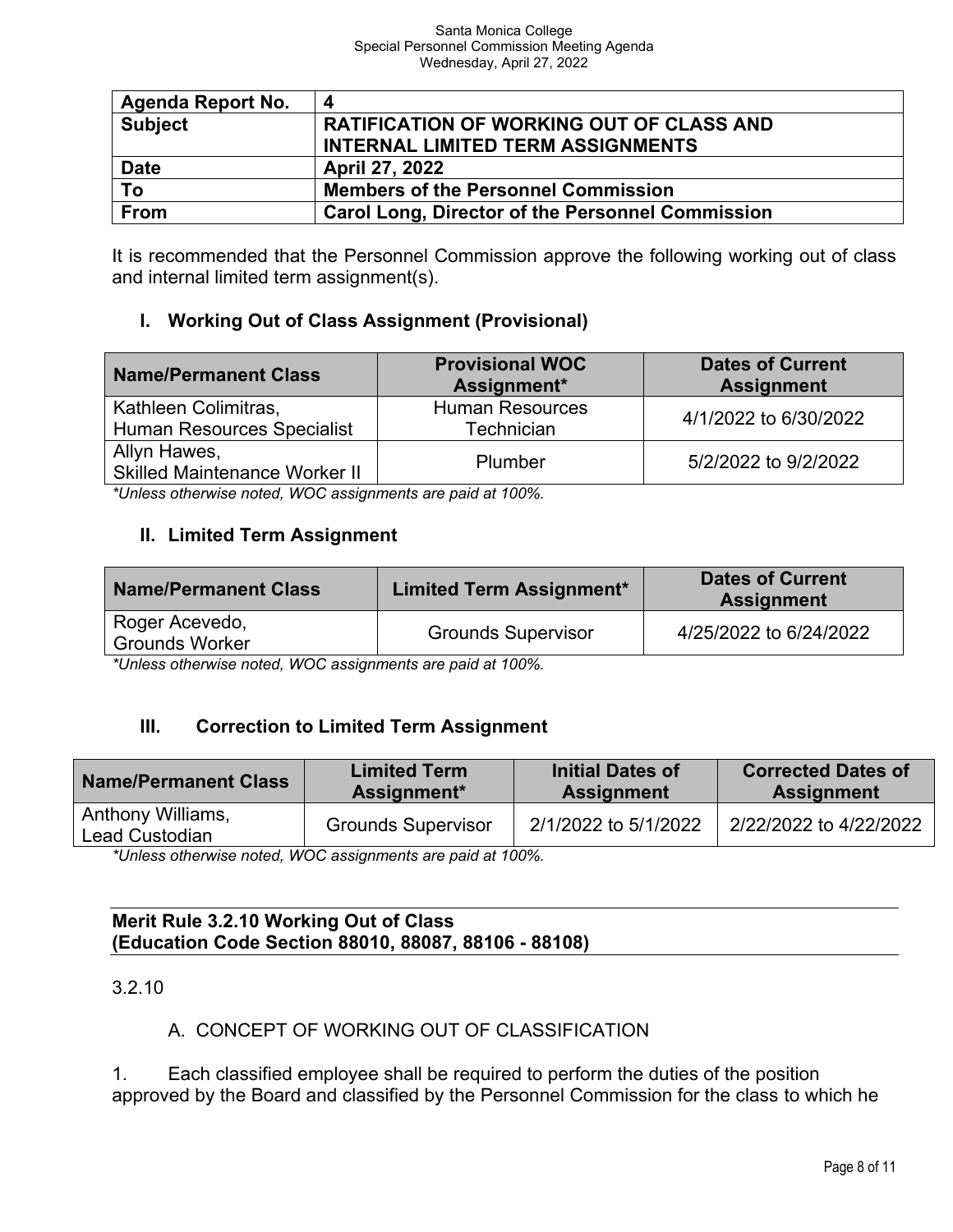or she is assigned. An employee may be required to perform other related duties consistent with the concept of the classification to which the position is assigned.

2. Classified employees shall not be required to perform duties and responsibilities which are not fixed and prescribed for their positions or are not consistent with the concept of the classification of their current position for any period of time which exceeds five (5) working days within a fifteen (15) calendar day period, or equivalent (i.e., four 10-hour working days within a fifteen (15) calendar day period) except as provided by this rule.

3. Working out of class assignments are designed for temporary situations and shall not be used to place an employee in a long-term or permanent assignment in a higher or different classification. No employee shall be assigned to work out of class beyond the time limits specified in Merit Rule 7.2 (Provisional Appointments) and Merit Rule 7.4 (Limited Term Appointments).

B. Procedure for Supervisor Requesting Approval for Working Out of Class

3. The Director of Classified Personnel will advise the Office of Human Resources of the findings and shall present those findings, including the recommended pay differential, to the Personnel Commission for approval. Confirmation of this approval shall then be sent by the Personnel Commission to the Supervisor and the employee, and forwarded to the Board of Trustees for final approval.

# **Agreement between Santa Monica Community College and CSEA, Chapter 36, Article 11**

- 11.7 Work out of Classification
	- 11.7.1 Definition:

Working out of classification assignments shall not exceed a period of ninety (90) working days per fiscal year and no more than ninety (90) days in any one hundred eighty (180) day period.

- 11.7.3 Compensation:
	- a. In the event that an employee is assigned duties at a higher classification as defined above and those duties make up at least fifty percent (50%) of the employee's daily assignments, the employee salary shall be adjusted as set forth in Section 11.4.1.
	- b. If those duties make up less than fifty percent (50%) of the employee's daily assignment, the District shall pay the employee equal to one half (1/2) of the stipend that would have been paid under sub division a (above)
- 11.4 Salary on Promotion
	- 11.4.1 When an employee is promoted to a position in a higher salary range, he/she shall receive the next higher dollar amount above his/her present rate of pay, but not less than the minimum of the new salary range. If that amount is less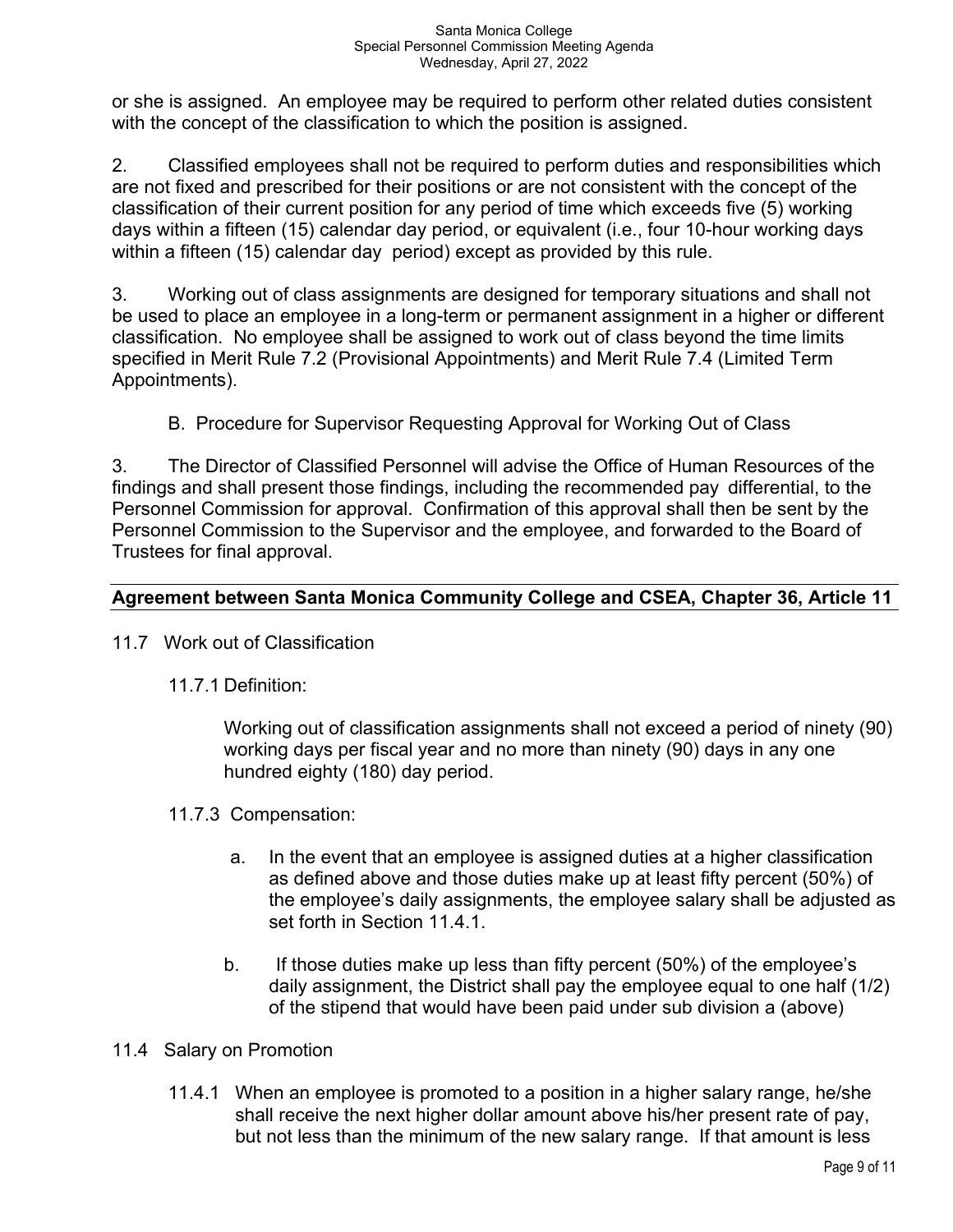than a one-step (5%) increase, the employee shall be placed at the next higher step over that authorized above.

# **Merit Rule 7.4 Limited Term (Temporary) Appointments (Education Code Section 88105)**

### 7.4.1 LIMITED TERM POSITIONS DEFINED

- A. Positions established to perform duties which are not expected to exceed six months in one fiscal year shall be designated as temporary limited-term positions.
- B. Positions established to replace temporarily absent employees shall be designated as substituted limited-term positions.

### 7.4.2 PROCEDURE FOR ESTABLISHMENT OF LIMITED-TERM POSITIONS

- C. When a temporary or substitute limited-term position is established, the appointing authority shall notify the Director of Classified Personnel in writing of the hours, starting date, and probably length of the assignment. Establishment of limited-term positions shall be subject to ratification by the Board of Trustees at their next regular meeting.
- D. Substitute limited-term appointments may be made for the duration of the absence of a regular employee but need not be for the full duration of the absence. The appointment may be in the same class as that of the absent employee or the duties may be reduced in level and the appointment may be made in a lower class. The duration of the appointment shall not exceed the authorized dates of absence of the regular employee.

# 7.4.3 ELIGIBILITY FOR APPOINTMENT

A. Limited-term appointments shall be made from eligibility lists and employment lists in accordance with procedures for regular appointments.

### **RECOMMENDATION**

It is recommended that the Personnel Commission approve the requests for working out of class and limited term assignments for the appropriate stipend as indicated under the above applicable sections of CSEA, Chapter 36, Article 11.7, and Merit Rules 3.2.10 and 7.4.

| <b>Disposition by the Commission</b> |  |  |
|--------------------------------------|--|--|
| <b>Motion made by:</b>               |  |  |
| Seconded by:                         |  |  |
| Ayes:                                |  |  |
| Nays:                                |  |  |
| <b>Abstentions:</b>                  |  |  |
| <b>Amendments/Comments</b>           |  |  |